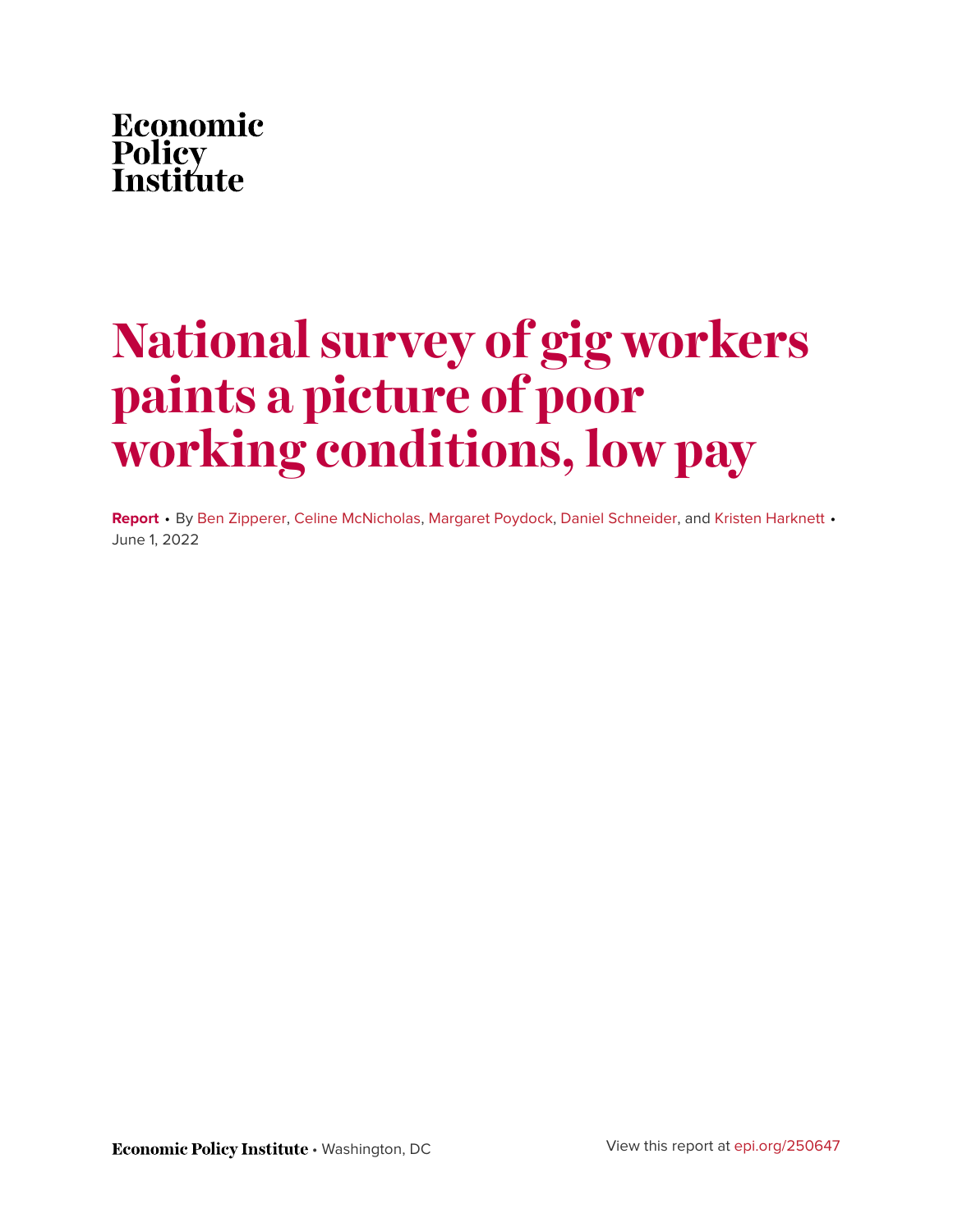While the concept of nontraditional, short-term, and contract work has been around since well before the digital age, it wasn't until the 2010s that digital platform companies like Uber, DoorDash, Instacart, and TaskRabbit began to rise to prominence and shape the way we define gig work today.

In the most basic terms, gig work can be defined as work done by individuals who are classified as self-employed, freelancers, or independent contractors. However, in recent years the term "gig work" has become synonymous with working for digital platform companies, including driving for ride-share apps, making deliveries for restaurants, shopping or delivering groceries, and performing errands or household tasks. In this use, "gig work" is a misnomer that helps companies propagate the myth that these workers have more independence and control over their work than they actually do.

Digital platform companies have constructed a business model on the premise that they do not employ their workforce. These companies treat workers who perform the services they offer not as employees but as independent contractors. By classifying their workforce in this way, they deprive workers of fundamental rights under federal and state labor and employment laws, including wage and hour protections, anti-discrimination protection, workers' compensation, unemployment benefits, and the right to organize and collectively bargain.

Digital platform companies claim that their workforce benefits from this classification, enjoying the benefits of entrepreneurship with good pay and more flexibility than workers classified as traditional W-2 employees. However, a survey of gig workers reveals that these workers often are paid low wages, in some instances less than the minimum wage; they face economic insecurity at high rates; and they routinely report losing earnings because of technical difficulties with digital platforms.

#### **SECTIONS**

- 1. [The impact of gig](#page-2-0) [worker](#page-2-0) [misclassification](#page-2-0) • 2
- 2. [Survey description](#page-4-0) 4
- 3. [Survey results](#page-5-0) 5
- 4. [Policy solutions](#page-10-0) 10
	- [Notes](#page-11-0) 11 [References](#page-11-1) • 11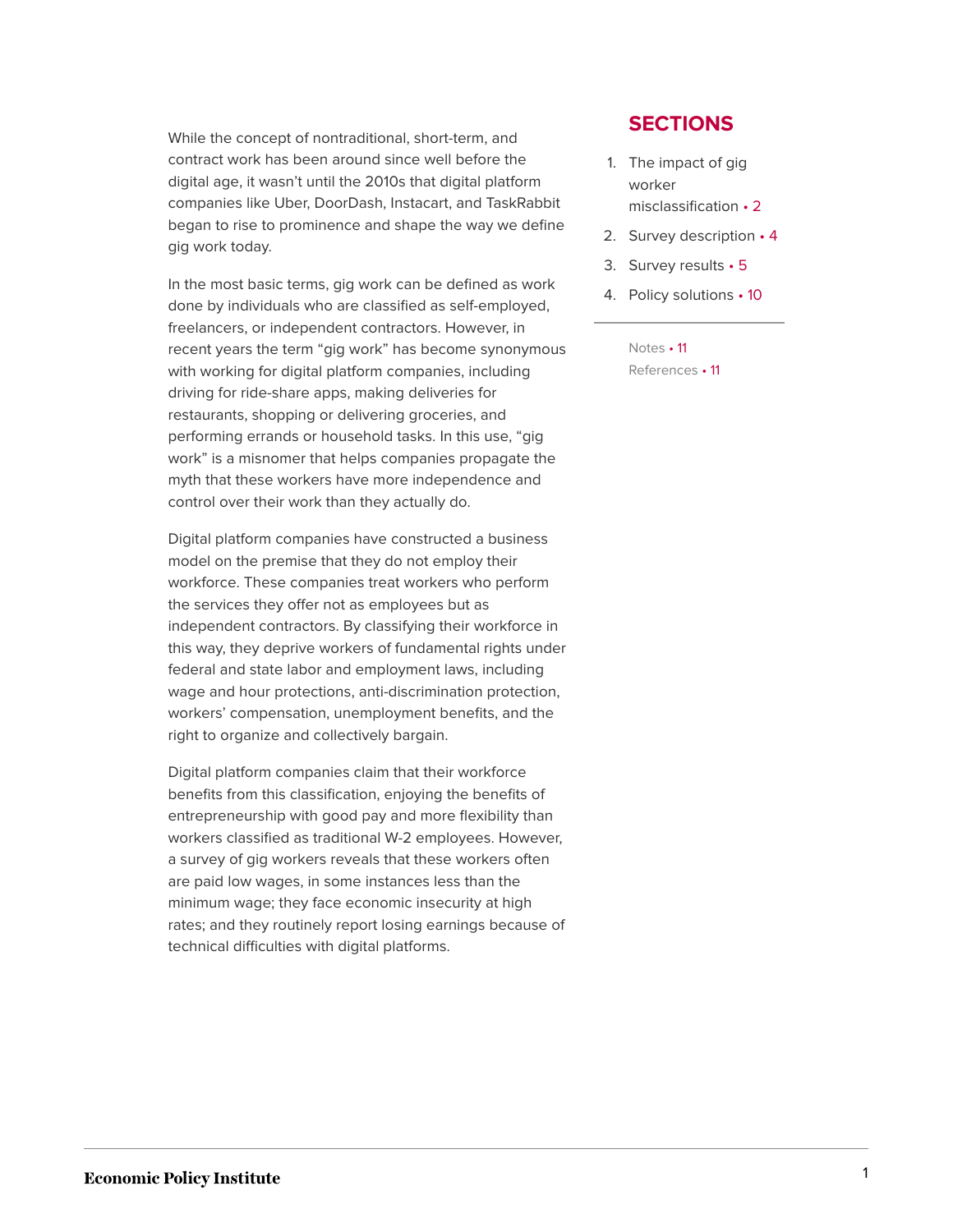### **Key findings**

A survey of gig workers in the spring of 2020 revealed that their jobs provided poor working conditions, even relative to other service-sector workers, who themselves typically receive low pay.

- **About 1 in 7 gig workers (14%) earned less than the federal minimum wage** on an hourly basis. More than a quarter (29%) earned less than the state minimum wage that would be applicable if they were a W-2 service-sector worker.
- **Three out of every 5 gig workers (62%) lost earnings** because of "technical difficulties clocking in or out," compared with 19% of W-2 service-sector workers.
- **One in 5 gig workers (19%) went hungry** because they could not afford enough to eat. Thirty percent used the Supplementary Nutrition Assistance Program (SNAP) within a month of the survey, twice the rate of W-2 service-sector workers (15%).
- **Nearly one-third (31%) of gig workers** did not pay the full amount of their utility bills in the month prior to the survey.

### <span id="page-2-0"></span>**The impact of gig worker misclassification**

The determination of whether an individual providing services to an employer is an employee or an independent contractor carries significant consequences for both the individual and the employer in terms of job protections, tax obligations, and eligibility for employment-based benefits and protections.

As **Table 1** shows, individuals who are classified as independent contractors are not covered by federal or state wage and hour, anti-discrimination, health and safety, collective bargaining, or other worker protection laws. They do not receive employment-based health insurance or retirement benefits, and they do not qualify for paid sick or family leave in places where those benefits are statutorily prescribed. Nor are independent contractors eligible for unemployment insurance when temporarily unemployed, or workers' compensation when injured on the job. This leaves independent contractors in a far more vulnerable status, as compared with employees, when it comes to basic rights and protections on the job.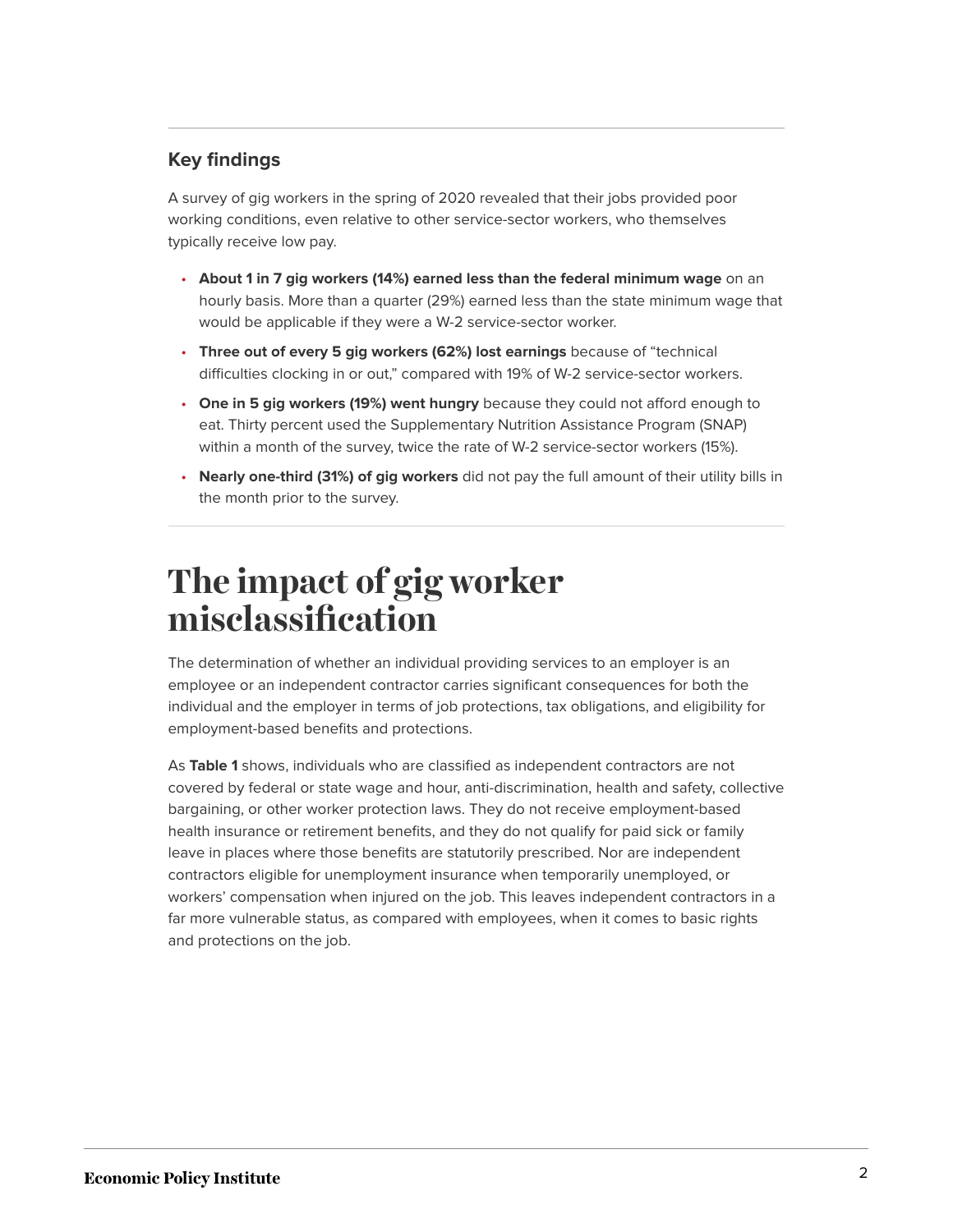#### Table 1 **Comparison of workplace legal protections for employees and for independent contractors in the United States**

| <b>Labor standard</b>                                      | <b>Employee</b> | Independent<br>contractor |
|------------------------------------------------------------|-----------------|---------------------------|
| <b>Minimum wage</b>                                        | √               | X                         |
| Overtime pay                                               | $\sqrt{ }$      | $\times$                  |
| <b>Unemployment insurance</b>                              | √               | X                         |
| <b>Workers' compensation</b>                               | $\sqrt{ }$      | $\times$                  |
| <b>Paid sick days</b>                                      | √               | X                         |
| <b>Paid family leave</b>                                   | $\sqrt{ }$      | $\times$                  |
| <b>Health and safety protections</b>                       | $\sqrt{ }$      | X                         |
| <b>Right to a union</b>                                    | $\sqrt{ }$      | $\times$                  |
| <b>Discrimination and sexual harassment</b><br>protections | √               | X                         |

**Source:** Authors' analysis of current (as of May 2022) federal and state laws. Employees have these protections in places where they are statutorily prescribed. Independent contractors do not have these protections in any jurisdiction.

**Economic Policy Institute** 

### **Uber: A business model of misclassification**

Digital platform company Uber advertises that driving for the company is flexible, with the driver in control operating as an entrepreneur, according to the company's website. Interested drivers just download the driving app and complete a "sign-up" process that requires only that drivers have a valid driver's license and insurance and "complete a background screening." The company states that drivers set their own hours and may "cash out" after each trip (up to five times per day on the app). Uber brands itself as merely a technology platform that allows drivers to find earning opportunities for their own entrepreneurial endeavors (Mishel and McNicholas 2019).

However, the reality of working for Uber is very different. Drivers have no say on setting fares, on what they are paid, or on the commissions the company takes. Drivers are not shown the passenger's destination or how much they could earn on a fare before being asked to accept a ride request, and they have limited say on whom they choose to have as customers (Rosenblat 2018). Further, drivers do not select their own routes.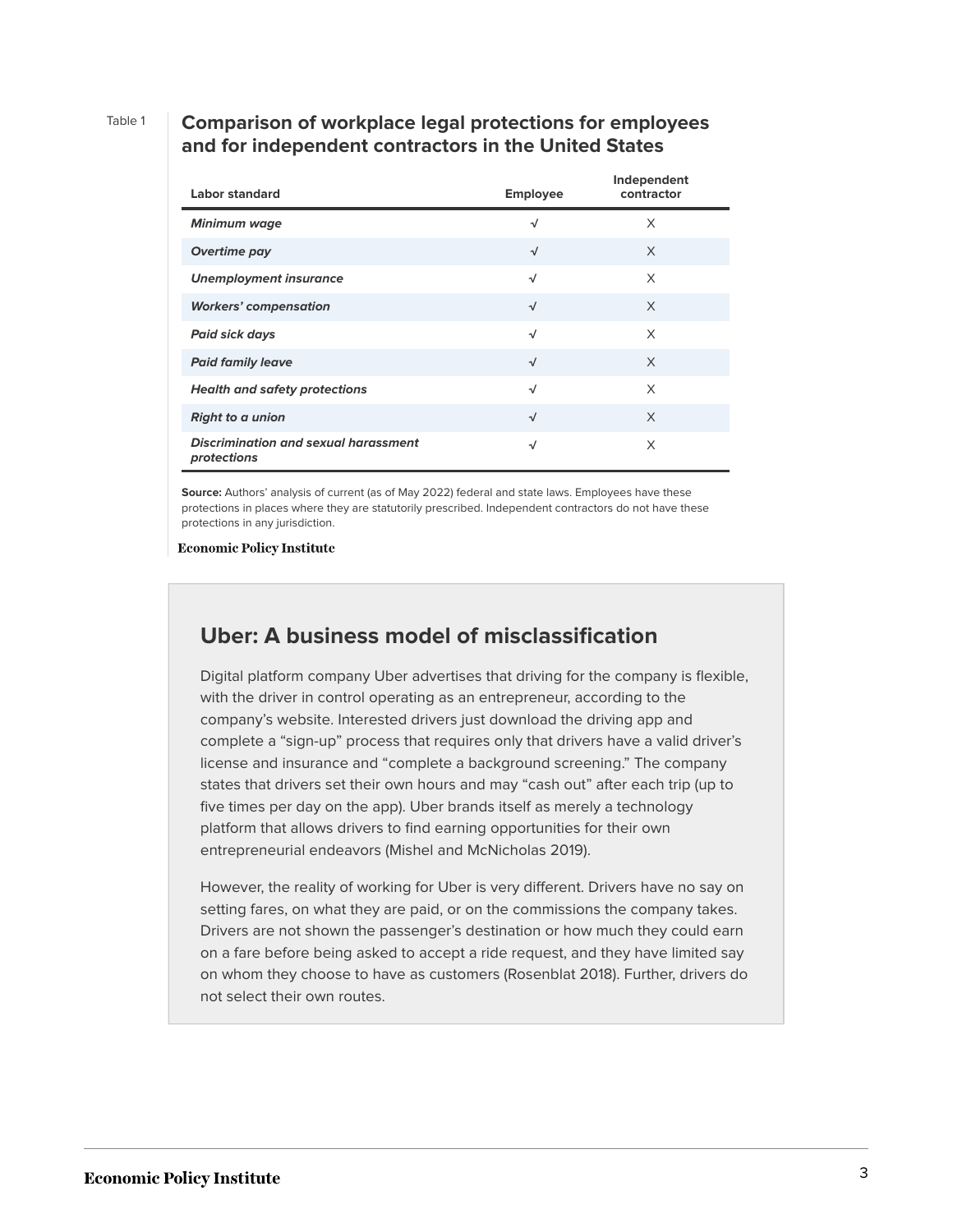## <span id="page-4-0"></span>**Survey description**

Much is still unknown about workers' experience of gig work and its prevalence in the economy because there are few nationally representative surveys on this segment of the workforce compared with W-2 employees.

The Bureau of Labor Statistics (BLS) tries to capture the gig workforce through the Contingent Worker Supplement to the Current Population Survey (CWS), which measures workers in alternative work arrangements such as independent contracting, on-call arrangements, and employment arrangements through temporary agencies or contracted firms. However, the survey reflects only the type of work individuals do as their main or sole job and does not capture any supplemental work. The latest CWS data in 2017 showed that alternative work arrangements make up 10% of all employment (BLS 2018).

Other studies estimate that 16% (Anderson et al. 2021) to 36% (Upwork 2020) of the workforce participate in the gig economy. Even with the limited, albeit growing, research on the gig workforce, the rise of digital platform companies and their use of independent contractor classification have serious ramifications for workers.

<span id="page-4-1"></span>In order to understand how workers were faring during the pandemic, in May 2020 the Shift Project collected survey data from two groups of workers: gig workers and service-sector employees.<sup>[1](#page-11-2)</sup> Both groups of workers responded to surveys elicited from Facebook and Instagram advertisements. The surveys included modules on demographics, job characteristics, and economic security issues and resulted in a sample of 288 gig worker respondents, which we call the gig worker sample, and 4,201 service-sector employees, which we call the W-[2](#page-11-3) service-sector sample. $^{\mathsf{2}}$ 

<span id="page-4-2"></span>In contrast to much of the previous research on gig workers, the survey results we present here provide a comprehensive, national portrait of gig workers and their job characteristics. Other studies and surveys have provided extremely useful profiles of gig workers, but most of these have been limited to gig workers in a single city such as Chicago, New York City, San Francisco, or Seattle. Due to data limitations, the small set of nationally representative studies has focused on ride-hail drivers, such as Uber drivers. $3$ 

<span id="page-4-3"></span>Taken in isolation, the levels of hardship reported by gig workers in our survey sample mostly illustrate the extreme difficulties faced by workers at the beginning of the pandemic, when employment opportunities and earnings dropped precipitously. But by comparing two groups of workers that both faced significant increases in hardships during the pandemic—gig workers compared with restaurant and other service-sector workers—we can reasonably assess the relative ability of gig work or W-2 service-sector work to provide decent working conditions during a time of economic hardship.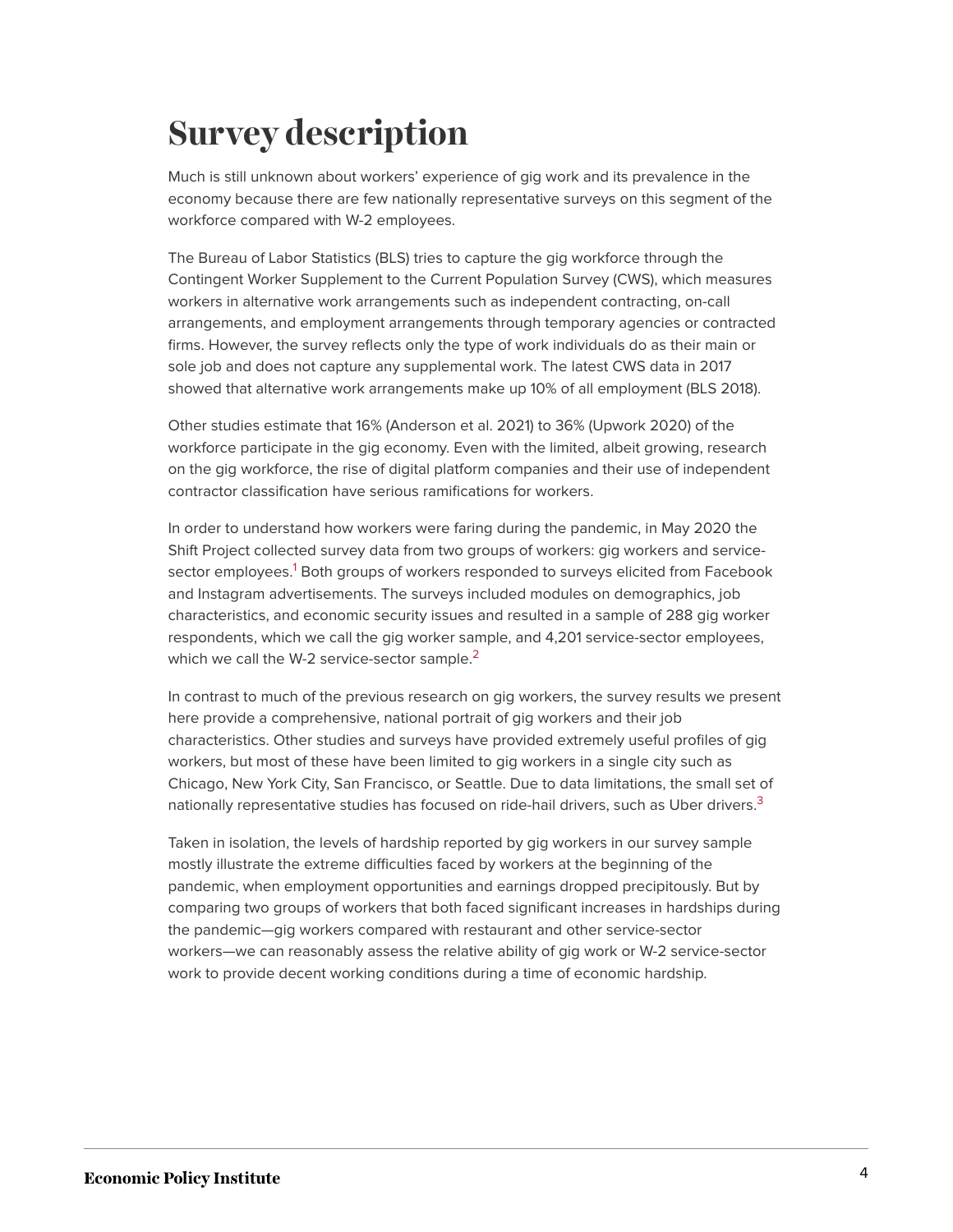#### Table 2 **Hourly wage distribution of gig workers and W-2 service-sector workers, May 2020**

|                    | <b>Gig workers</b> | W-2 service-sector workers |
|--------------------|--------------------|----------------------------|
| Less than \$7.25   | 14%                | 0%                         |
| $$7.25$ to $$9.99$ | 12%                | 11%                        |
| \$10 to \$14.99    | 38%                | 53%                        |
| \$15 to \$20.99    | 24%                | 27%                        |
| \$21 or more       | 13%                | 9%                         |

**Notes:** Hourly wages are inclusive of tips. W-2 service-sector workers report hourly wages, and gig worker hourly wages are calculated by dividing their previous week's earnings by their usual weekly hours.

**Source:** Authors' analysis of [Shift Project](https://shift.hks.harvard.edu/) survey data on gig workers and W-2 service-sector workers collected in May 2020.

#### **Economic Policy Institute**

<span id="page-5-1"></span>Employment fields in Facebook data determined whether respondents worked as gig workers or as service-sector employees.<sup>[4](#page-11-5)</sup> Gig workers were listed as working at firms such as Uber, DoorDash, Lyft, Instacart, and Uber Eats. W-2 service-sector workers were listed as working at one of 58 large retail and food service companies, such as Target, Walmart, Publix, Kroger/QFC, Arby's, McDonald's, Chick-Fil-A, Walgreens, Starbucks, and Home Depot.

### <span id="page-5-0"></span>**Survey results**

Many gig workers have lower hourly earnings than W-2 service-sector workers. **Table 2** shows that 14% of surveyed gig workers earned less than the federal minimum wage of \$7.25 per hour. In contrast, 0% of W-2 service-sector workers reported earning less than the federal minimum wage. More than twice as many gig workers (26%) as those in the W-2 sample (11%) earned less than \$10.00 per hour.

The prevalence of low wages is especially severe when comparing the hourly wages of gig workers against applicable state minimum wage laws. **Table 3** shows that more than a quarter of gig workers (29%) earned less than the state minimum wage that would likely be applicable were they a W-2-based employee. In comparison, only 1% of W-2 employees in the service-sector sample reported hourly wages below state minimum wage thresholds.

The median degree of underpayment for gig workers was \$2.17 per hour (not shown). On an annual basis, this underpayment amount is the equivalent of roughly \$3,400, assuming year-round work with the median-reported 30-hour workweek.

For W-2 service-sector workers, the data in Tables 2 and 3 are from current hourly earnings reported by these workers; for gig workers, it is their previous week's earnings divided by their "usual hours worked" on a weekly basis over the past year. One potential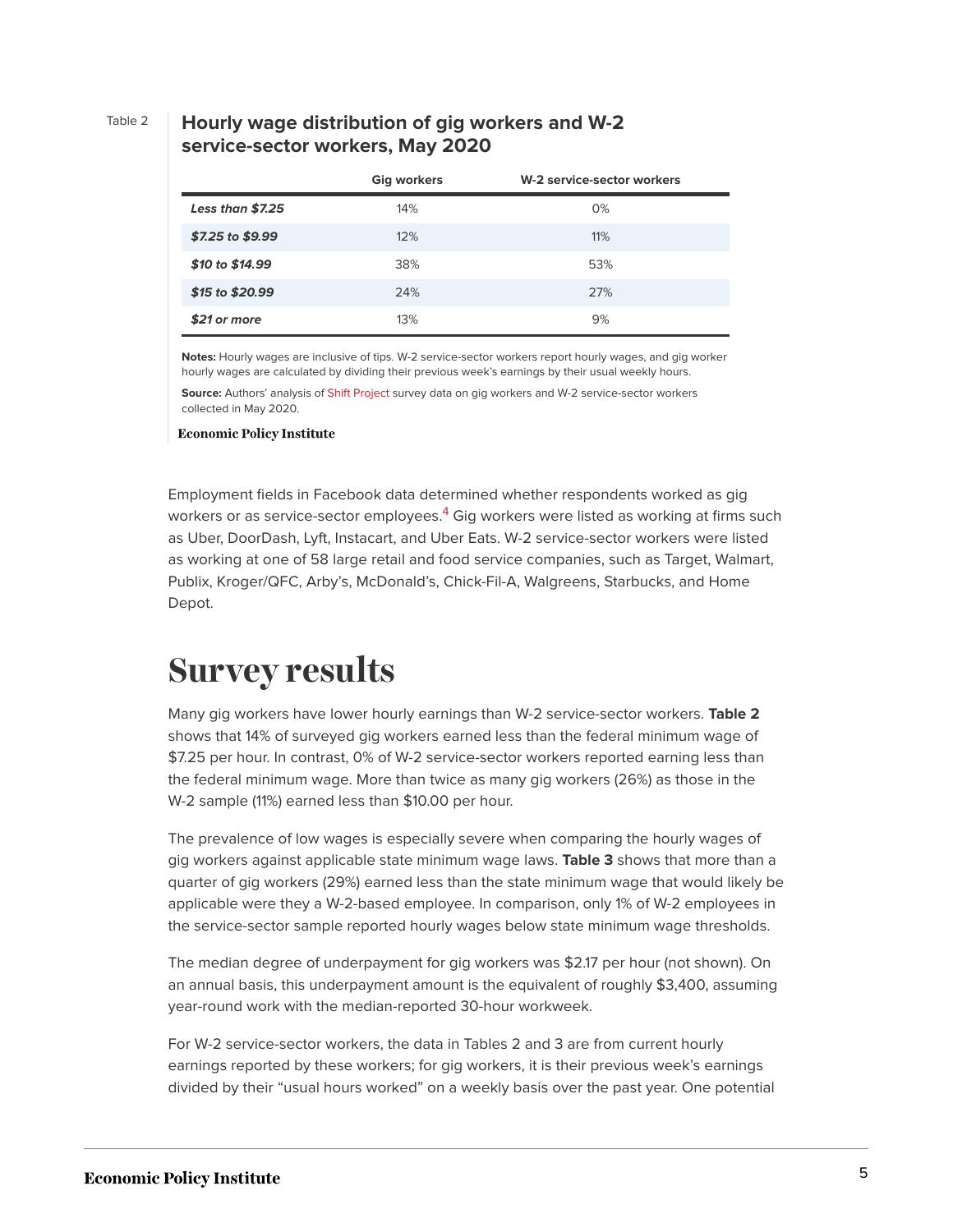#### Table 3 **Share of workers earning below the applicable state minimum wage, May 2020**

| <b>Gig workers</b> | W-2 service-sector workers |
|--------------------|----------------------------|
| 29%                | 1%                         |

**Notes:** Hourly wages are inclusive of tips and are compared against the state minimum wage in the worker's state as of January 2020. W-2 service-sector workers report hourly wages, and gig worker hourly wages are calculated by dividing their previous week's earnings by their usual hours.

**Source:** Authors' analysis of [Shift Project](https://shift.hks.harvard.edu/) survey data on gig workers and W-2 service-sector workers collected in May 2020.

#### **Economic Policy Institute**

concern, given that the survey was conducted just two months into the pandemic, is that we may overestimate the share of gig workers earning subminimum wages if they are reporting their "usual hours" based on their pre-pandemic hours and if their hours in May 2020 are lower than their usual hours due to pandemic conditions.

While it is impossible to verify whether the hours reported ("usual weekly hours") were the same as actual hours worked in the prior week, the survey data do provide three additional reasons to think that the prevalence of subminimum wage work is higher among gig workers.

First, the large magnitude of underpayment, relative to effective minimum wages, suggests measurement error in reported hours is unlikely to explain the entire gap between estimated hourly wages and applicable minimum wage levels. Given that the median degree of underpayment is \$2.17 per hour, as noted above, even if we artificially increased hourly wages by more than \$2, half of gig workers earning less than their state's minimum wage would still have been paid less than that statutory threshold.

Second, as we explain below, gig workers are significantly more likely than W-2 servicesector workers to face material hardships, consistent with the idea that the wages of gig workers are even lower than those of typically low-paid W-2 employees.

Third, one reason for the high share of subminimum wage work among gig workers is that gig workers are not being paid for some work hours. Many gig workers reported losing earnings because of "technical difficulties clocking in or out" of work. **Table 4** shows that more than 3 out of every 5 gig workers (62%) had not been paid for their work on the job at least once. In contrast, less than 1 in 5 W-2 service-sector workers (19%) failed to receive pay due to difficulties clocking in or out of work. More than one-third (36%) of gig workers surveyed had lost pay three or more times.

At low-wage jobs, the failure to be paid for certain hours of work can easily push a given worker's wages below the effective minimum wage. In both instances, the loss of pay due to technical difficulties can be considered a form of wage theft. However, unlike employees, gig workers have no legal recourse to recover their lost wages due to their independent contractor classification.

Subminimum wages and difficulties obtaining pay have led to significant hardships for gig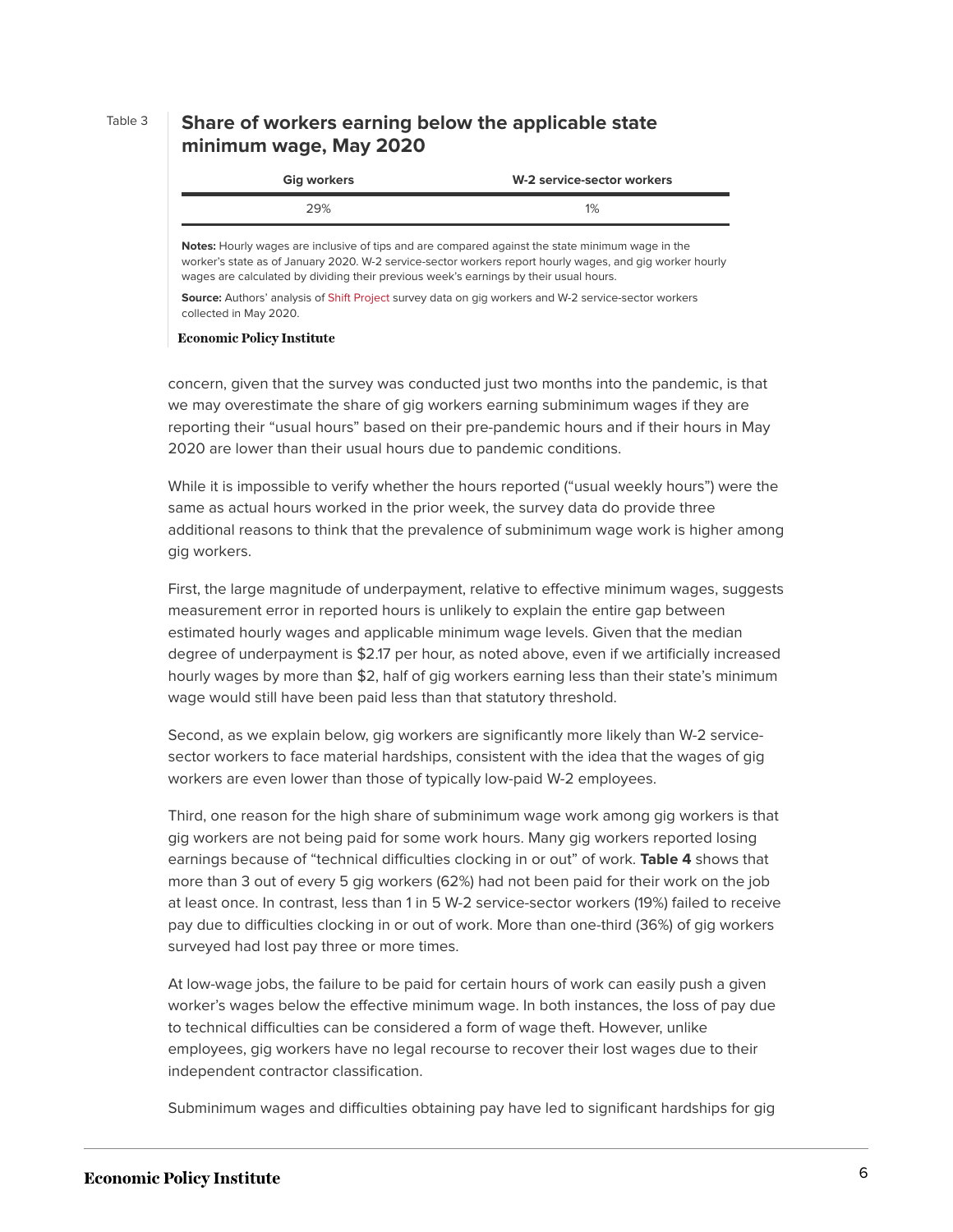#### Table 4 **Share of workers who have lost pay because of technical difficulties clocking in or out**

|                     | <b>Gig workers</b> | W-2 service-sector workers |
|---------------------|--------------------|----------------------------|
| At least once       | 62%                | 19%                        |
| Three or more times | 36%                | 8%                         |

**Source:** Authors' analysis of [Shift Project](https://shift.hks.harvard.edu/) survey data on gig workers collected in May 2020 and Shift Project survey data on W-2 service-sector workers collected in March and April 2020.

**Economic Policy Institute** 

#### Table 5 **Economic insecurity of gig workers and W-2 service-sector workers**

| In the last month                                                                  | Gia<br>workers | $W-2$<br>service-sector<br>workers |
|------------------------------------------------------------------------------------|----------------|------------------------------------|
| Went hungry because could not afford enough to eat                                 | 19%            | 14%                                |
| Did not have enough money to pay full amount of gas,<br>oil, or electric bill      | .31%           | 17%                                |
| Household member did not see a doctor or go to the<br>hospital because of the cost | 18%            | 13%                                |
| <b>Used Supplemental Nutrition Assistance Program</b><br>(SNAP)                    | 30%            | 15%                                |

**Source:** Authors' analysis of [Shift Project](https://shift.hks.harvard.edu/) survey data on gig workers and W-2 service-sector workers collected in May 2020.

#### **Economic Policy Institute**

workers, even in comparison with generally low-paid service-sector workers. **Table 5** shows that, relative to W-2 service-sector workers (13%), gig workers were more likely (18%) to live in a household in which someone did not see a doctor or go to the hospital in the last month because of the cost. About 1 in 5 gig workers (19%) went hungry in the last month because they could not afford enough to eat. Thirty percent of gig workers used SNAP within a month of the survey, twice the rate of W-2 service-sector workers (15%).

Low pay for gig workers also made it very difficult to pay utility bills. Table 5 shows that nearly one-third of gig workers (31%) did not pay the full amount of gas, oil, or electric utility bills in the last month; the corresponding percentage for W-2 service-sector workers is 17%. **Table 6** shows that, relative to W-2 service-sector workers, gig workers were significantly more likely to report it was "very difficult" to cover expenses and pay bills.

Consistent with the higher levels of material hardship and low levels of pay, many gig workers expected to leave gig work for another job soon. **Table 7** shows that gig workers intended to leave their current job at a higher rate than W-2 service-sector workers, who already normally have high rates of employee turnover (BLS 2022). More than half (55%) of gig workers intended to find a new job in the next three months, compared with 36% of W-2 service-sector workers.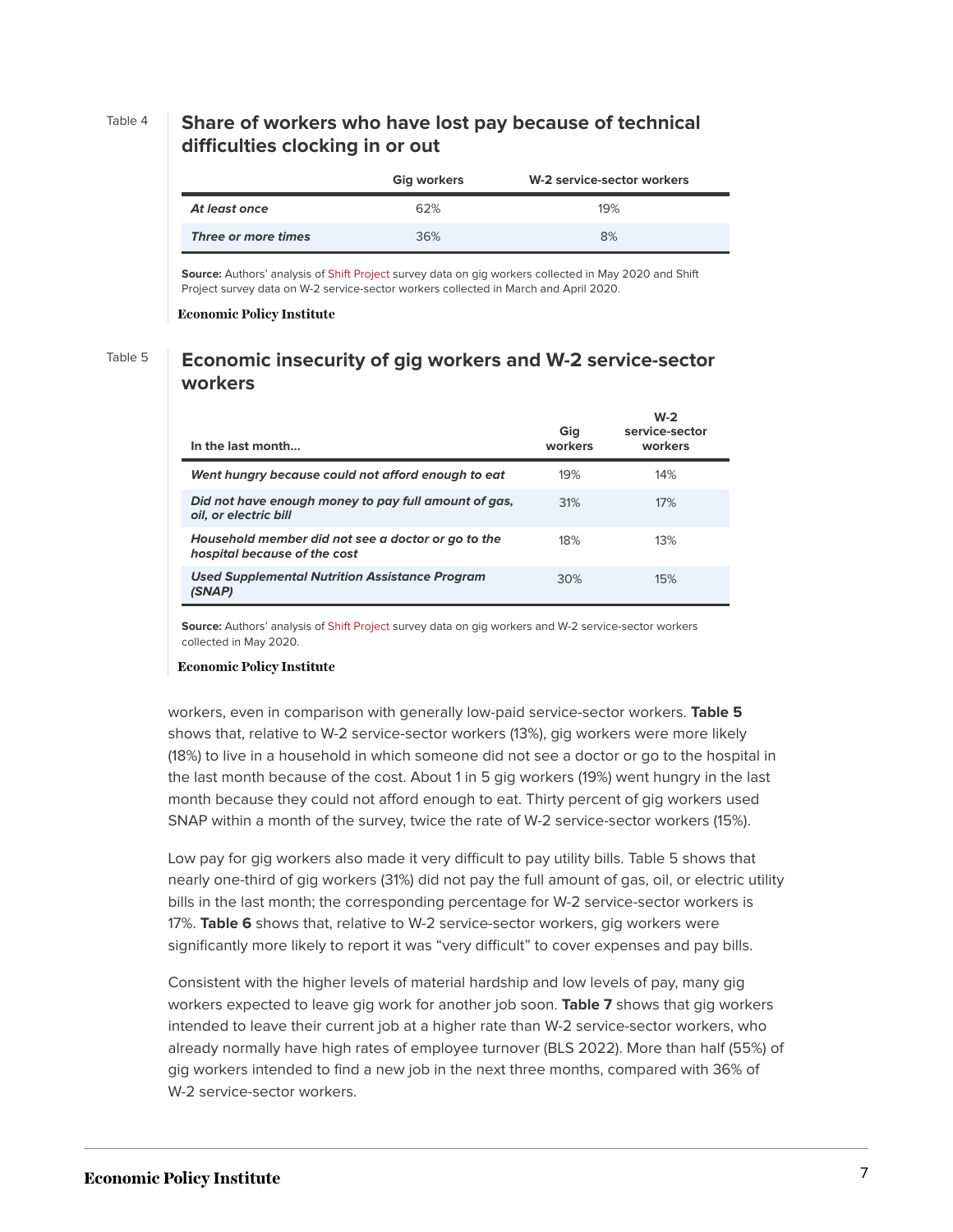#### Table 6 **Share of workers reporting it is somewhat or very difficult to cover expenses and pay bills**

|                           | <b>Gig workers</b> | W-2 service-sector workers |
|---------------------------|--------------------|----------------------------|
| Very difficult            | 32%                | 18%                        |
| <b>Somewhat difficult</b> | 44%                | 50%                        |

**Source:** Authors' analysis of [Shift Project](https://shift.hks.harvard.edu/) survey data on gig workers and W-2 service-sector workers collected in May 2020.

**Economic Policy Institute** 

#### Table 7 **Share of workers reporting they intend to find a new job within the next three months**

| <b>Gig workers</b> | W-2 service-sector workers |  |
|--------------------|----------------------------|--|
| 55%                | 36%                        |  |
|                    |                            |  |

**Source:** Authors' analysis of [Shift Project](https://shift.hks.harvard.edu/) survey data on gig workers and W-2 service-sector workers collected in May 2020.

**Economic Policy Institute** 

The race and age composition of the gig workforce and the W-2 service-sector workforce tend to be relatively similar. The first two "unweighted" columns of **Table 8** show the demographic composition of the raw gig and W-2 service-sector sample data for those observations for which there is complete demographic information. The majority of gig and W-2 service-sector workers in the sample are white and non-Hispanic, and the mean and median age of each sample ranges from 39 to 41 years old. Women make up the majority of each sample, but gig workers are more likely to be men (45%) than W-2 service-sector workers are (31%). Gig workers in the sample are more likely to have some college education (73%) than W-2 service-sector workers (59%).

We confirmed that the raw survey results provide a reasonable basis for inference about the national population of the gig and service-sector workforces by reweighting the samples to match what is known about service-sector demographics in the U.S. and then observing that the results that follow on economic hardship and pay are not sensitive to this reweighting.

<span id="page-8-1"></span><span id="page-8-0"></span>For transparency, we show in columns 3 and 4 of Table 8 the demographic profiles of the surveys if the data are reweighted to match the race, age, and gender distributions of the American Community Survey.<sup>[5](#page-11-6)</sup> The gig worker and W-2 service-sector samples tend to be more white and more female than a nationally representative sample of service-sector workers. While reweighting mechanically changes some of the demographic shares in Table 8, reassuringly the reweighting does little to change any of the results; therefore, we report the raw, unweighted results in Tables 2–7. $^6$  $^6$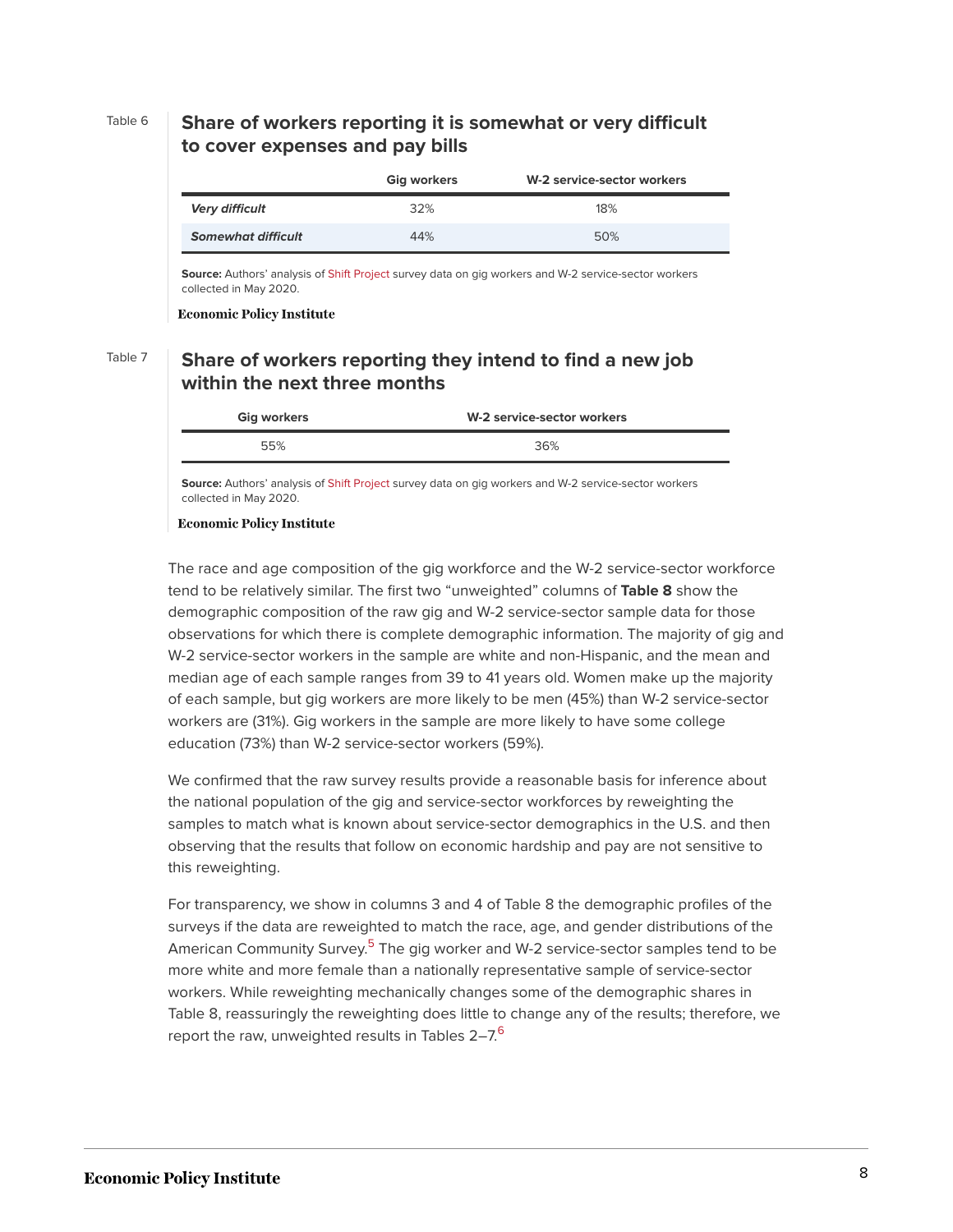### Table 8 **Demographic profiles of gig workers and W-2 service-sector workers**

|                                           | <b>Unweighted</b>  |                               | Weighted           |                               |
|-------------------------------------------|--------------------|-------------------------------|--------------------|-------------------------------|
|                                           | <b>Gig workers</b> | W-2 service-sector<br>workers | <b>Gig workers</b> | W-2 service-sector<br>workers |
| <b>Race/ethnicity</b>                     |                    |                               |                    |                               |
| White.<br>non-Hispanic                    | 78%                | 81%                           | 52%                | 58%                           |
| Black.<br>non-Hispanic                    | 4%                 | 3%                            | 13%                | 12%                           |
| <b>Hispanic</b>                           | 12%                | 8%                            | 26%                | 20%                           |
| Other race/<br>ethnicity,<br>non-Hispanic | 6%                 | 7%                            | 8%                 | 10%                           |
| Gender                                    |                    |                               |                    |                               |
| Men                                       | 45%                | 31%                           | 60%                | 48%                           |
| Women                                     | 55%                | 69%                           | 40%                | 52%                           |
| Mean age                                  | 41                 | 40                            | 37                 | 34                            |
| <b>Educational</b><br>attainment          |                    |                               |                    |                               |
| No degree or<br>diploma earned            | 4%                 | 4%                            | 7%                 | 5%                            |
| <b>High school</b><br>diploma/GED         | 21%                | 37%                           | 27%                | 35%                           |
| Some college                              | 73%                | 59%                           | 65%                | 60%                           |
| <b>School enrollment</b>                  | 13%                | 19%                           | 15%                | 26%                           |
| English as a second<br>language           | 14%                | 10%                           | 26%                | 17%                           |
| <b>Partnership status</b>                 |                    |                               |                    |                               |
| Married, living<br>with spouse            | 27%                | 31%                           | 24%                | 25%                           |
| Living with a<br>partner                  | 21%                | 18%                           | 21%                | 19%                           |
| Not living with a<br>spouse or partner    | 49%                | 50%                           | 52%                | 56%                           |
| Any children                              | 57%                | 52%                           | 48%                | 39%                           |
| <b>Survey sample size</b>                 | 288                | 4,201                         | 288                | 4,201                         |

**Source:** Authors' analysis of [Shift Project](https://shift.hks.harvard.edu/) survey data on gig workers and W-2 service-sector workers collected in May 2020.

#### **Economic Policy Institute**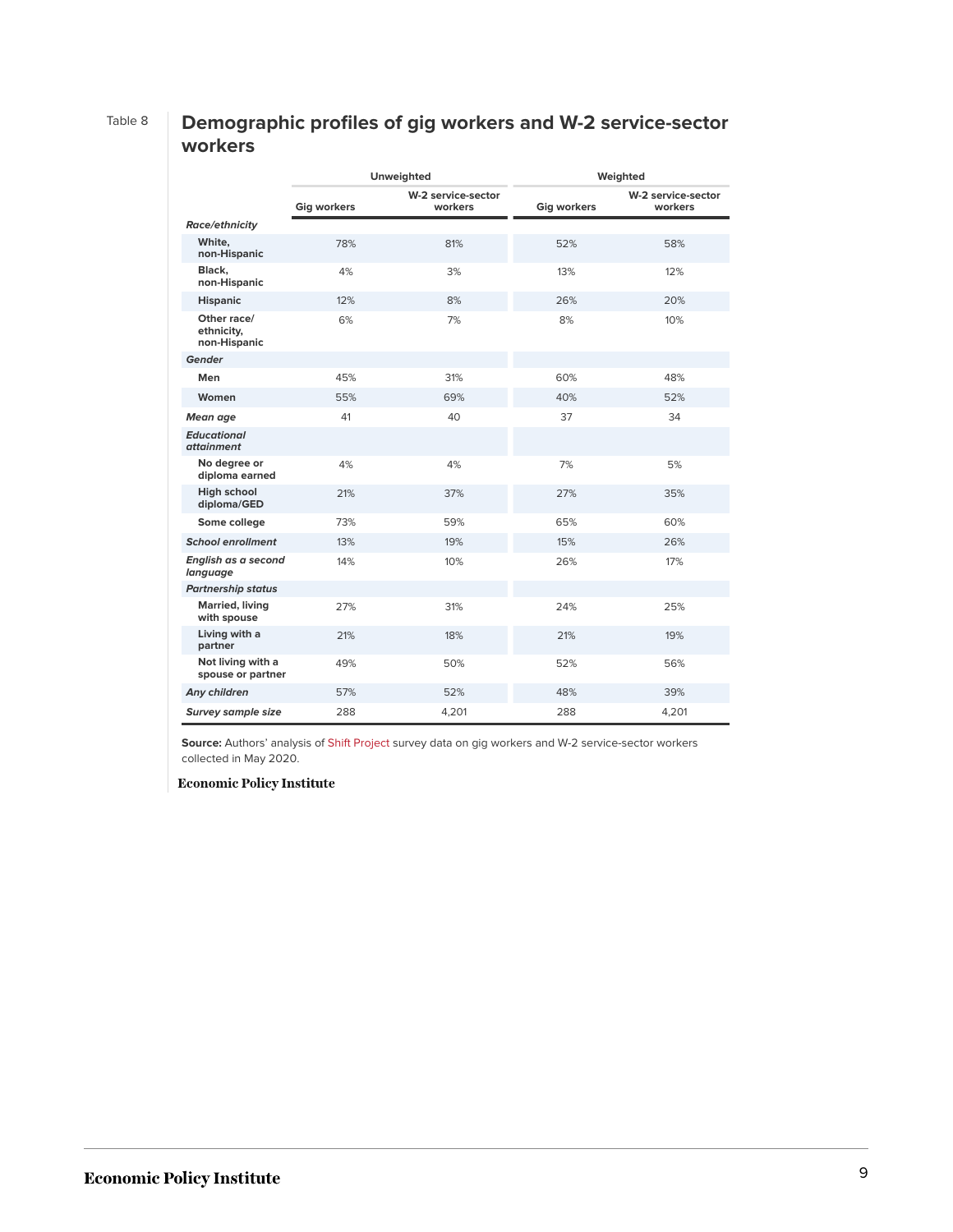### <span id="page-10-0"></span>**Policy solutions**

Much is still unknown about digital platform workers. As noted above, the Bureau of Labor Statistics has sought to gain a better understanding of this workforce through the Contingent Worker Supplement. However, as discussed, the CWS data reflect only the type of work individuals do as their main or sole job and does not capture any supplemental work. Further, the CWS data are not routinely collected, with the last update in 2017 and the prior in 2005. Resources should be directed to BLS to allow for a more comprehensive and annual report of this workforce.

While more comprehensive data is required to develop appropriate policy solutions to ensure that gig workers have access to fundamental worker protections, some things are clear: Gig workers often are paid low wages, in some instances less than the minimum wage; they face economic insecurity at high rates; and they routinely report losing earnings because of technical difficulties with digital platforms.

One key to improving conditions for these workers is enforcement of existing federal wage and hour laws. DOL must hold companies accountable for misclassification and ensure that workers have access to fundamental workplace protections guaranteed them under federal law. This includes the right to a union. It is well documented that unions are an essential tool for workers to improve their pay, benefits, and working conditions (McNicholas et al. 2020). However, under current federal labor law, independent contractors are not covered under the National Labor Relations Act (NLRA) and are thereby restricted from forming a union.

<span id="page-10-1"></span>The Protecting the Right to Organize (PRO) Act, which passed the House last year but has not advanced in the Senate, would require employers to follow the "ABC" test, which is a strong, protective test for determining employee status.<sup>[7](#page-11-8)</sup> This would better protect workers' fundamental right to organize and collectively bargain.

Digital platform companies have established a business model based on denying workers fundamental protections. While the technology these companies utilize may be innovative, a business model that creates profit by denying workers basic wage and hour protections is far from inventive. Corporations have long looked for ways to exempt themselves from worker protections, and they spend hundreds of millions of dollars each year to deny their workforce union representation (McNicholas et al. 2019).

Contrary to the narrative they have set forth, gig companies have not created entrepreneurial opportunities with family-sustaining pay. Instead, more than a quarter of gig workers earn less than the state minimum wage. These workers and their families experience high levels of economic insecurity. Most telling, more than half of these workers intend to find a new job in the next three months. These data demonstrate that the reality of working for these digital platform companies is far from the great "gig" they advertise. Policymakers must address the reality of gig work and prevent these companies from denying their workers basic protections through misclassifying their workforce.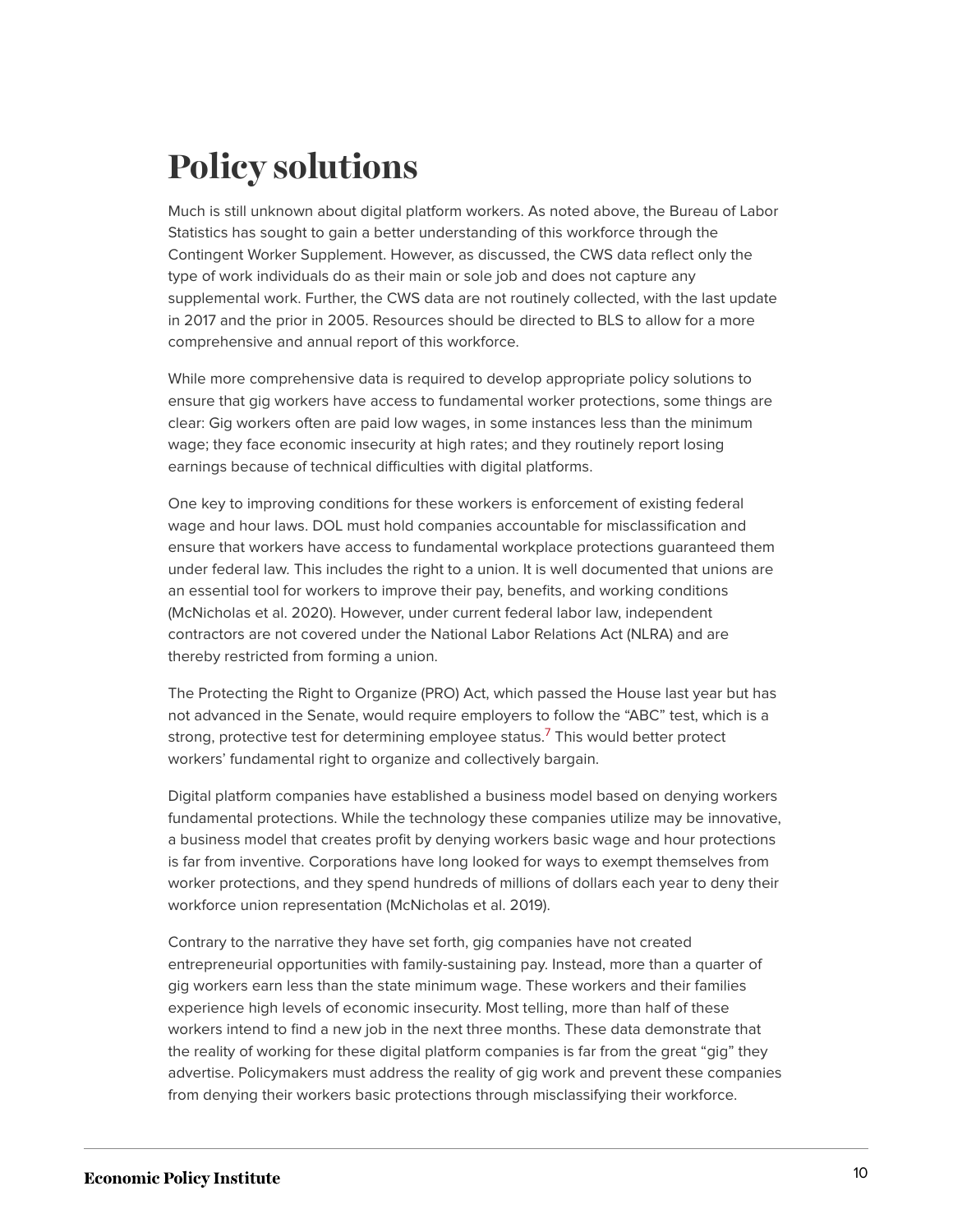### <span id="page-11-0"></span>**Notes**

- <span id="page-11-2"></span>[1.](#page-4-1) The Shift Project, a joint project at Harvard Kennedy School and UCSF, examines the nature and consequences of precarious employment in the service sector, with a focus on how policymakers and firms can improve job quality. Since 2016, Shift has surveyed over 160,000 workers using an innovative recruitment method to target employees at the largest chain retail and food service firms. The survey asks workers across the United States about their working conditions, economic security, health, and family life.
- <span id="page-11-3"></span>[2.](#page-4-2) In the results presented in this report, most of gig worker and W-2 service-sector responses are from samples and surveys collected in May 2020. The only exception is the set of survey responses on losing pay because of technical difficulties: The gig worker sample for this question is from May 2020, but the W-2 service-sector sample is a different set of workers, from March and April 2020.
- <span id="page-11-4"></span>[3.](#page-4-3) See NELP 2021 for a comprehensive list of studies and surveys focusing on app-based workers.
- <span id="page-11-5"></span>[4.](#page-5-1) See Schneider and Harknett 2022 for details about the survey design and collection.
- <span id="page-11-6"></span>[5.](#page-8-0) See the appendix of Schneider and Harknett 2019 for details on reweighting the survey respondents.
- <span id="page-11-7"></span>[6.](#page-8-1) For example, reweighting does little to change the estimated shares of workers earning less than the effective state minimum wage. That share for gig workers is 29% using the unweighted data or 34% using the weighted data. For W-2 service-sector employees, the share is 1% in both the unweighted and weighted samples.
- <span id="page-11-8"></span>[7.](#page-10-1) The ABC test establishes a presumption that an individual performing services for an employer is an employee, not an independent contractor, unless the employer can establish three factors: (1) The work is done without the direction and control of the employer. (2) The work is performed outside the usual course of the employer's business. (3) The work is done by someone who has their own, independent business or trade doing that kind of work.

## <span id="page-11-1"></span>**References**

Anderson, Monica, Colleen McClain, Michelle Faverio, and Risa Gelles-Watnick. 2021. *[The State of](https://www.pewresearch.org/internet/2021/12/08/the-state-of-gig-work-in-2021/) [Gig Work in 2021](https://www.pewresearch.org/internet/2021/12/08/the-state-of-gig-work-in-2021/)*. Pew Research Center, December 2021.

Bureau of Labor Statistics (BLS). 2018. "Contingent and Alternative Employment Arrangements—May 2017" (news release). June 7, 2018.

Bureau of Labor Statistics (BLS). 2022. "[Table 16. Annual Total Separations Rates by Industry and](https://www.bls.gov/news.release/jolts.t16.htm) [Region, Not Seasonally Adjusted"](https://www.bls.gov/news.release/jolts.t16.htm) (economic news release). Last modified March 10, 2022.

McNicholas, Celine, Margaret Poydock, Julia Wolfe, Ben Zipperer, Gordon Lafer, and Lola Loustaunau. 2019. *[Unlawful: U.S. Employers Are Charged with Violating Federal Law in 41.5% of All](https://www.epi.org/publication/unlawful-employer-opposition-to-union-election-campaigns/) [Union Election Campaigns](https://www.epi.org/publication/unlawful-employer-opposition-to-union-election-campaigns/)*. Economic Policy Institute, December 2019.

McNicholas, Celine, Lynn Rhinehart, Margaret Poydock, Heidi Shierholz, and Daniel Perez. 2020. *[Why Unions Are Good for Workers—Especially in a Crisis Like COVID-19: 12 Policies That](https://www.epi.org/publication/why-unions-are-good-for-workers-especially-in-a-crisis-like-covid-19-12-policies-that-would-boost-worker-rights-safety-and-wages/) [Would Boost Worker Rights, Safety, and Wages](https://www.epi.org/publication/why-unions-are-good-for-workers-especially-in-a-crisis-like-covid-19-12-policies-that-would-boost-worker-rights-safety-and-wages/)*. Economic Policy Institute, August 2020.